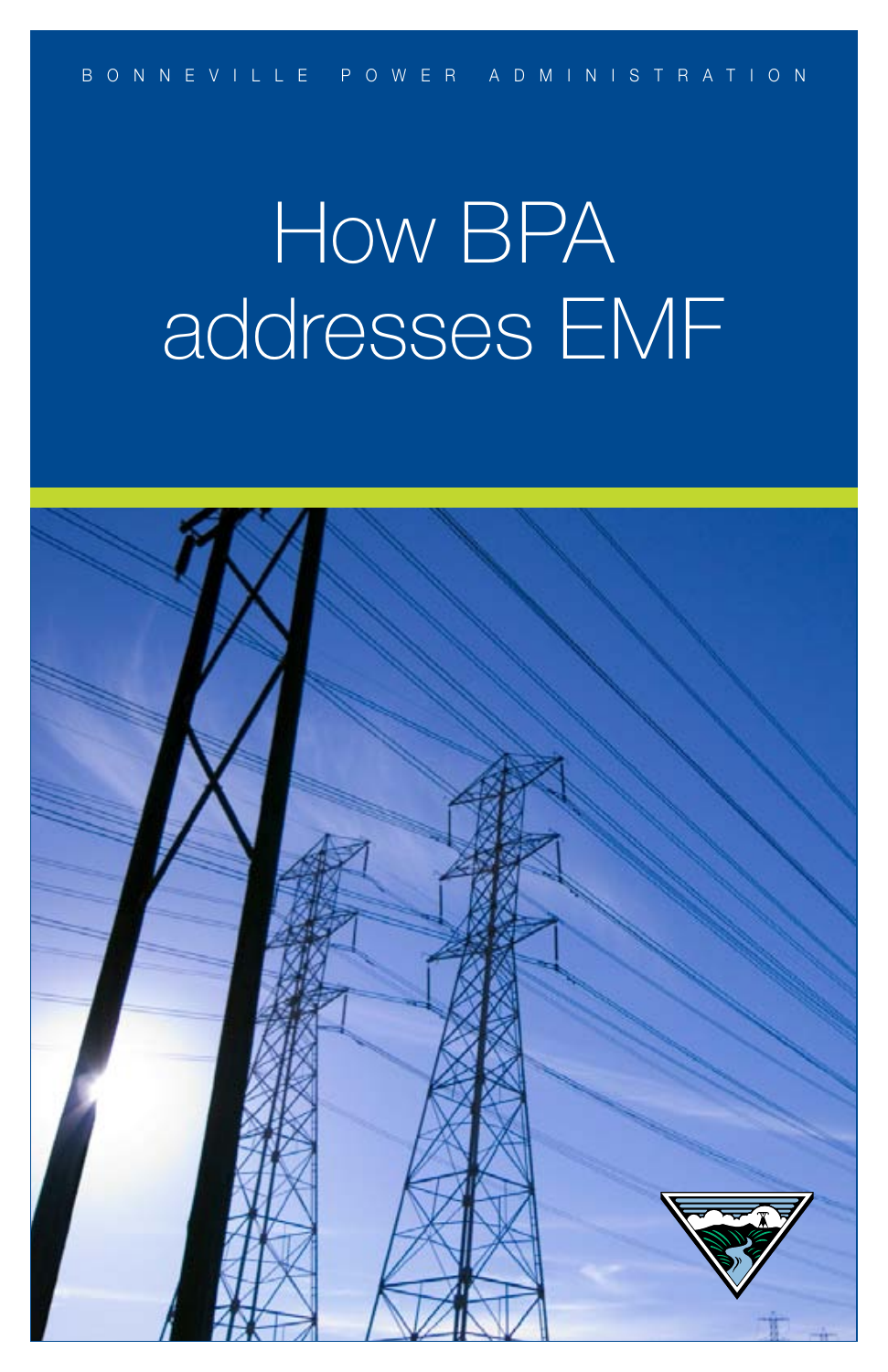Safety is the Bonneville Power Administration's top priority.<br>
Many BPA employees work around electric transmission<br>
lines. Many people live near our lines. So we took Many BPA employees work around electric transmission lines. Many people live near our lines. So we took seriously concerns that emerged in the 1980s and 1990s about possible health effects of electric and magnetic fields, or EMF, around power lines. We led the industry in studying EMF. We also committed to openly and honestly address questions and concerns about them. That commitment continues today.

#### Here's what BPA does about EMF:

- RESEARCH: BPA has long encouraged and funded independent research to better understand EMF and keep employees and the public safe and informed.
- MINIMIZE EMF EXPOSURE: BPA routinely configures and operates its power lines to help reduce EMF levels and exposures.
- **EXAMINE THE ISSUE:** BPA weighs EMF exposure as one of many important factors in deciding where to route new transmission lines.

### Research

We all need to understand EMF, not only because they surround transmission lines, but because they also surround all home electrical wiring and appliances, from lights to computers. A few decades ago we knew little about them. At one time in the early 1990s, BPA received more than 20 phone calls a week from people living near power lines asking about the possible health effects of electric and magnetic fields.

With so many questions, we took precautions. We temporarily prohibited new uses of our rights-of-way underneath power lines in the early 1990s to avoid unnecessary exposure. BPA also advocated and sponsored some of the earliest and most comprehensive research examining EMF and human health. We wanted answers as much as anyone.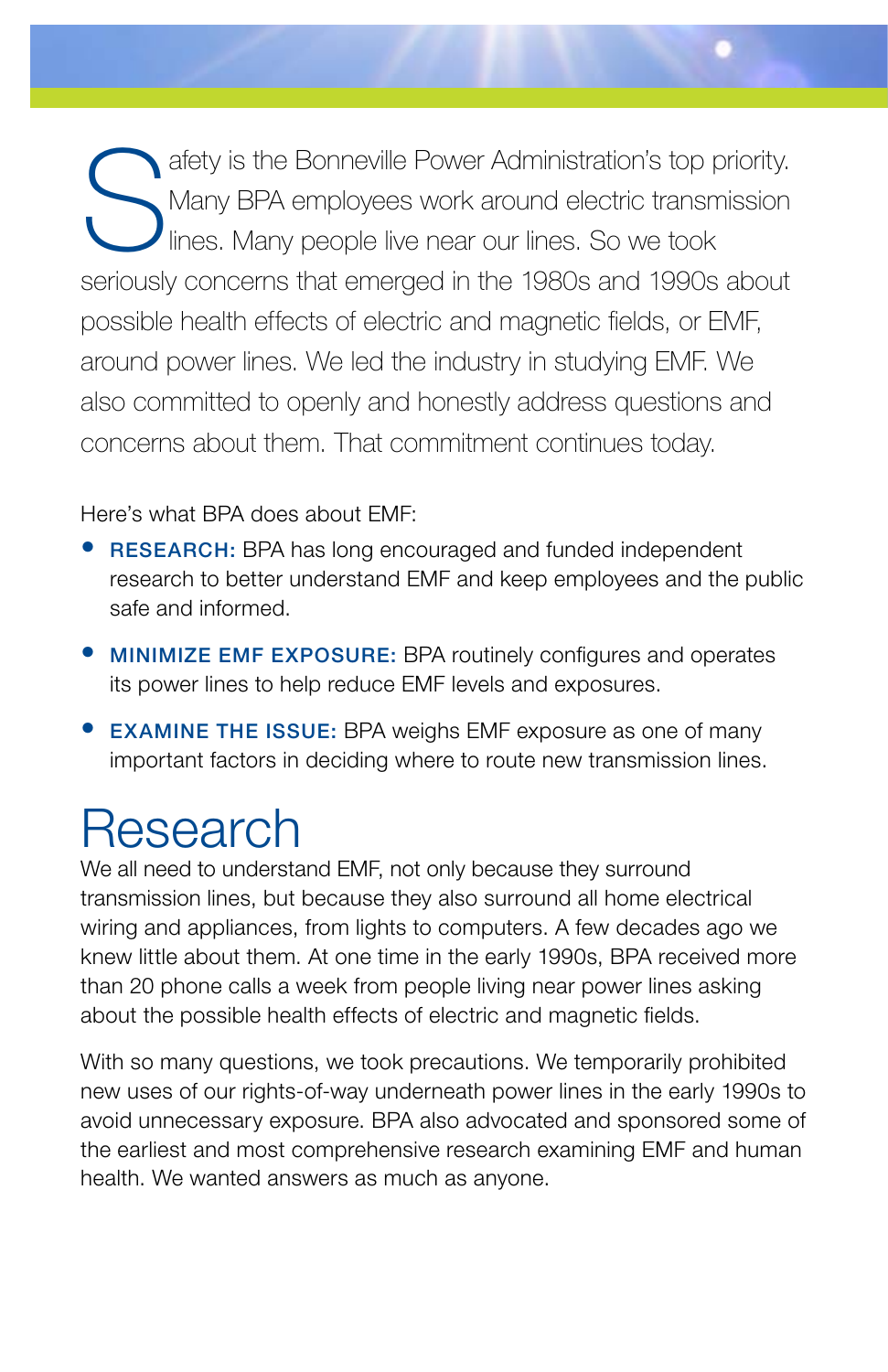Today we know much more. The top public health organizations in the country and the world have objectively reviewed hundreds of studies from the last 30 years. In short, extensive research has found no causal link between EMF and health problems such as cancer. EMF cannot be ruled entirely safe because of weak evidence that exposure may pose a small leukemia risk to children. But no amount of science can guarantee that anything is entirely safe or eliminate any chance of risk. For instance, like EMF, coffee is classified as a "possible carcinogen," because even after extensive research some small uncertainty about its possible effects remains. We support continued research to reduce any remaining uncertainty about EMF. We now allow shared use of land under highvoltage power lines as parks, trails and playing fields frequented by Northwest families.

EMF are all around us. Household appliances such as vacuum cleaners, hair dryers and microwave ovens can produce stronger nearby magnetic fields than you would experience near major transmission lines. Magnetic fields diminish rapidly with distance. The magnetic field on the edge of a power line right-of-way drops by more than 90 percent compared to what a lineman experiences working on a line.

# Minimizing exposure

As long as any uncertainty remains, some people will remain concerned. We understand that, which is why we design new power lines wherever practicable to help further minimize EMF exposure:

- DELTA CONFIGURATION: BPA was one of the first utilities to arrange the three wires of a transmission line circuit in a triangular, or delta, shape with one wire higher than the others. EMF levels decline more rapidly with this design.
- PHASE OPTIMIZATION: Where two transmission lines use the same series of towers, BPA considers arranging the cables that make up each line in a way that limits or reduces magnetic fields through techniques known as field cancellation.

Although research reviews concluded that authorities need not regulate EMF and there are no national EMF standards, some public health organizations have adopted guidelines for limiting EMF exposure. BPA designs transmission lines so any fields fall well below those limits at the edge of the power line corridors.